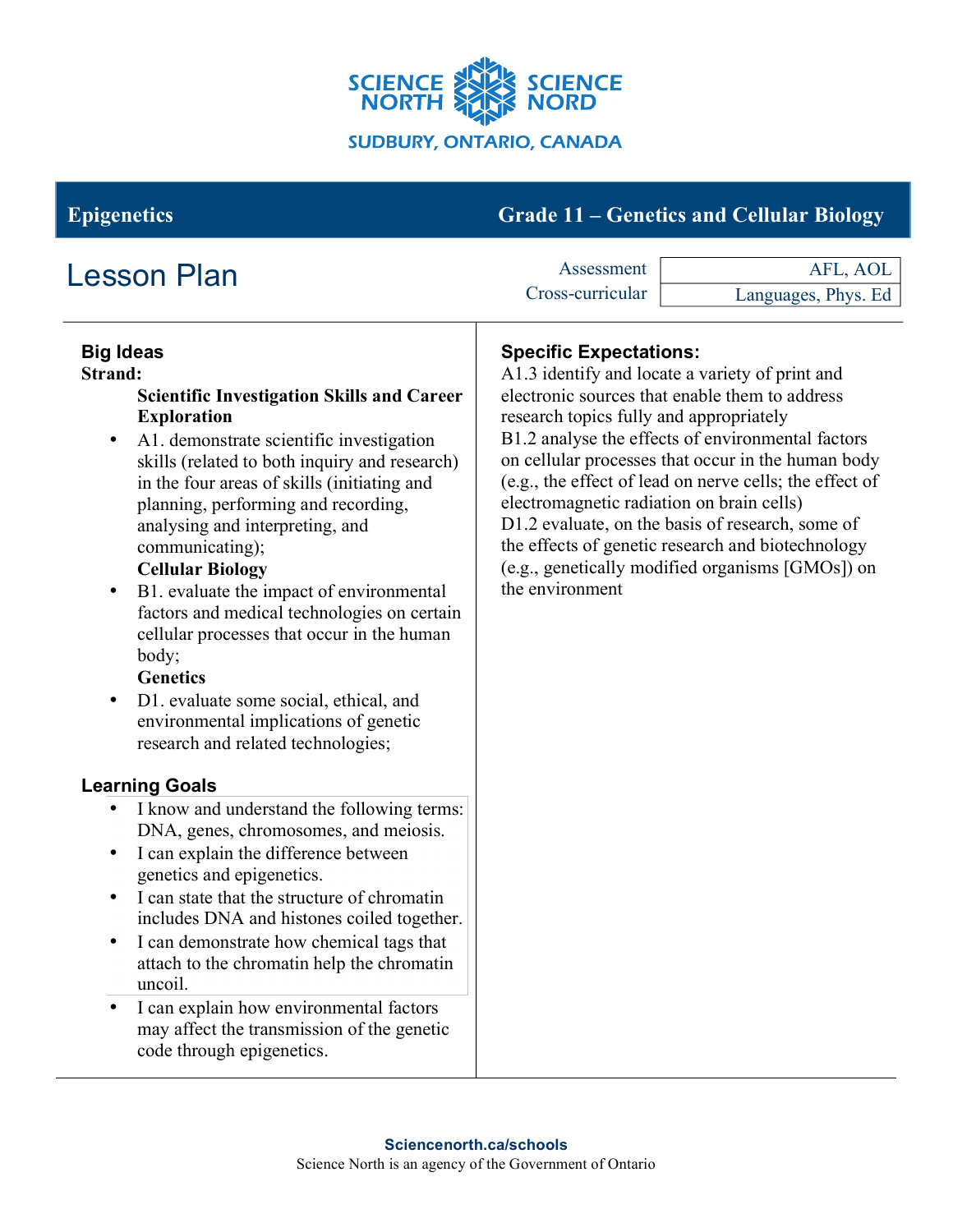#### **Description:**

In this lesson students will learn about epigenetic "tags" and how gene expression can be affected by environmental factors. **This lesson is intended for the college level**.

**Note:** This lesson should occur after students have learned about the process of meiosis, and how it accounts for the transmission of hereditary information from generation to generation and may be included when students are learning about genetic disorders.

| <b>Materials</b><br><b>Epigenetics Visuals</b><br><b>Epigenetics Presentation Rubric</b><br>Model of a Chromatin: For the activity, teachers<br>should have students separate into groups of 3.<br>Each group will need:<br>• A pair of 24 inch long plastic tubing<br>(small diameter) or bungee cords<br>Tape to secure both ends of the tubes<br>Pen caps, pencils or pieces of chalk to act<br>٠<br>as "histones"<br>Two binder clips<br>$\bullet$ | <b>Safety Notes</b><br>There are no safety issues in this lesson plan. |
|--------------------------------------------------------------------------------------------------------------------------------------------------------------------------------------------------------------------------------------------------------------------------------------------------------------------------------------------------------------------------------------------------------------------------------------------------------|------------------------------------------------------------------------|
|--------------------------------------------------------------------------------------------------------------------------------------------------------------------------------------------------------------------------------------------------------------------------------------------------------------------------------------------------------------------------------------------------------------------------------------------------------|------------------------------------------------------------------------|

# **Introduction**

Begin with a think-pair-share about what makes twins alike and what makes individuals the same or different.

- Are Twins Identical?
- With a partner, consider any sets of identical twins you know. What makes them identical?
- Make a list of characteristic that individuals have that make them seem alike or different: traits describing how they look, sound, move, or even their attitudes and verbal expressions. What makes us alike or different?

We have already learned that *meiosis* is a type of cell division that results in four *gamete*  (reproductive) cells each having half the number of chromosomes of the parent cell. These *haploid*  daughter cells have 23 chromosomes instead of 46 in the parent *diploid* cell and in all other types of cells. During reproduction, the gamete cells from two parents unite to form a *zygote*, allowing for mixing of genetic material. In this way, genetic instructions are passed down from parents to a child through *DNA*, which codes for all heritable traits.

Identical twins come from the same fertilized egg and have an exact copy of each other's DNA. Watch the Epigenetics video from PBS LearningMedia to find out how identical twins, sharing the same genetic code, may be different.

http://www.pbslearningmedia.org/resource/biot09.sci.life.gen.epigenetics/epigenetics/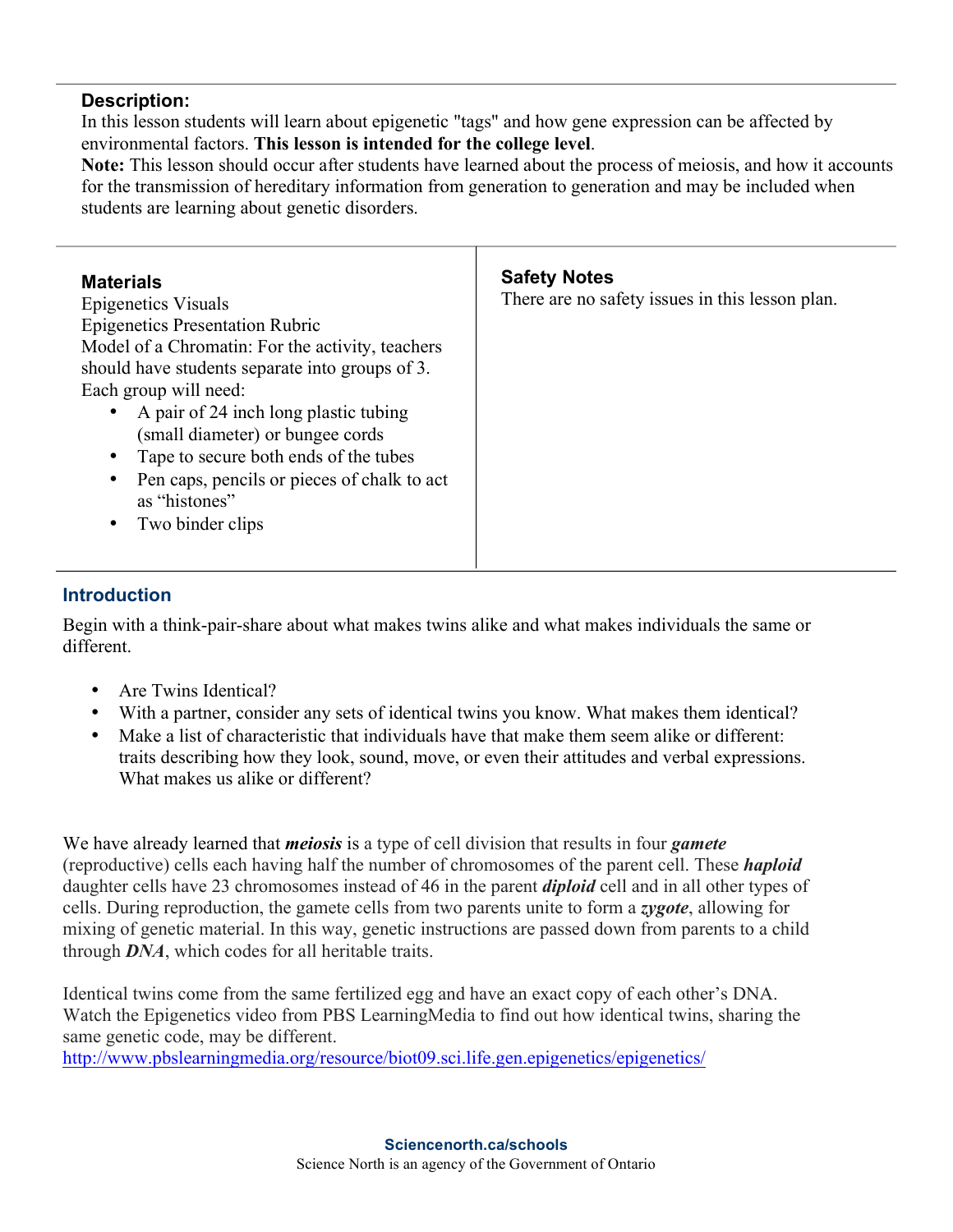Epigenetics refers to how environmental and lifestyle factors can change the expression of our genes. Chemical tags attach to DNA or to structures surrounding DNA (such as DNA methylation or histone modification) and can control gene expression by activating certain genes or "silencing" others. Since these tags are independent of the DNA, they are called "epi"genetics (epi = in addition to, outside of). These changes in expression do not involve changes to DNA sequences (genetics). Learn more about epigenetics using the Epigenetics Visuals (See Link).

# **Action**

You may recall that *chromosomes* are large *chromatin* structures found within a cell that are essentially bundled up strands of DNA wrapped around proteins called *histones*. The DNA is bundled up because otherwise it would be too long to fit into a cell. DNA codes for all of the genetic traits that make up an individual and is made up of two sugar-phosphate backbones and four different bases. These bases are paired together and held together by chemical bonds.

We are going to make a model of chromatin and see how epigenetic tags can control gene expression, or determine which proteins the cell creates.

- Take two tubes or bungee cords, hold them together so that the tubes or cords are parallel to each other, and tape the ends together.
- With one person on either end, twist the tubes together into a spiral. This is your DNA double helix.
- Place some marker caps or pieces of chalk into the spiral every 10-15 cm and spool the DNA around them. These represent the protein histones.
- Keep twisting the tubes together as they form knots and keep twisting until the knots form a secondary spiral. You have now created nucleosomes, which condense the DNA into small packages so that the DNA is not too long to fit into the cell.
- Next, attach binder clips to the histones at two ends of a 10-15 cm section in the middle of the DNA double helix. These binder clips represent methyl groups or tags, which allow the histones to unbind the DNA between them.
- Have the third person in the group carefully unwind the tubes between the clipped histones. When the DNA double helix is unwound, the DNA strands can be "read" by enzymes and the information coded within used to make proteins.

As students perform the activity, the teacher may circulate to observe the groups, and ask students:

- 1. Identify the parts of your chromatin model.
- 2. What is the purpose of the histones wrapped within the nucleosome?
- 3. Why might it be difficult for enzymes to "read" the DNA in a coiled nucleosome?
- 4. How do the methyl "tags" (binder clips) enable the chromatin to unwind?
- 5. What would happen if the methyl tags stayed attached to the histones?